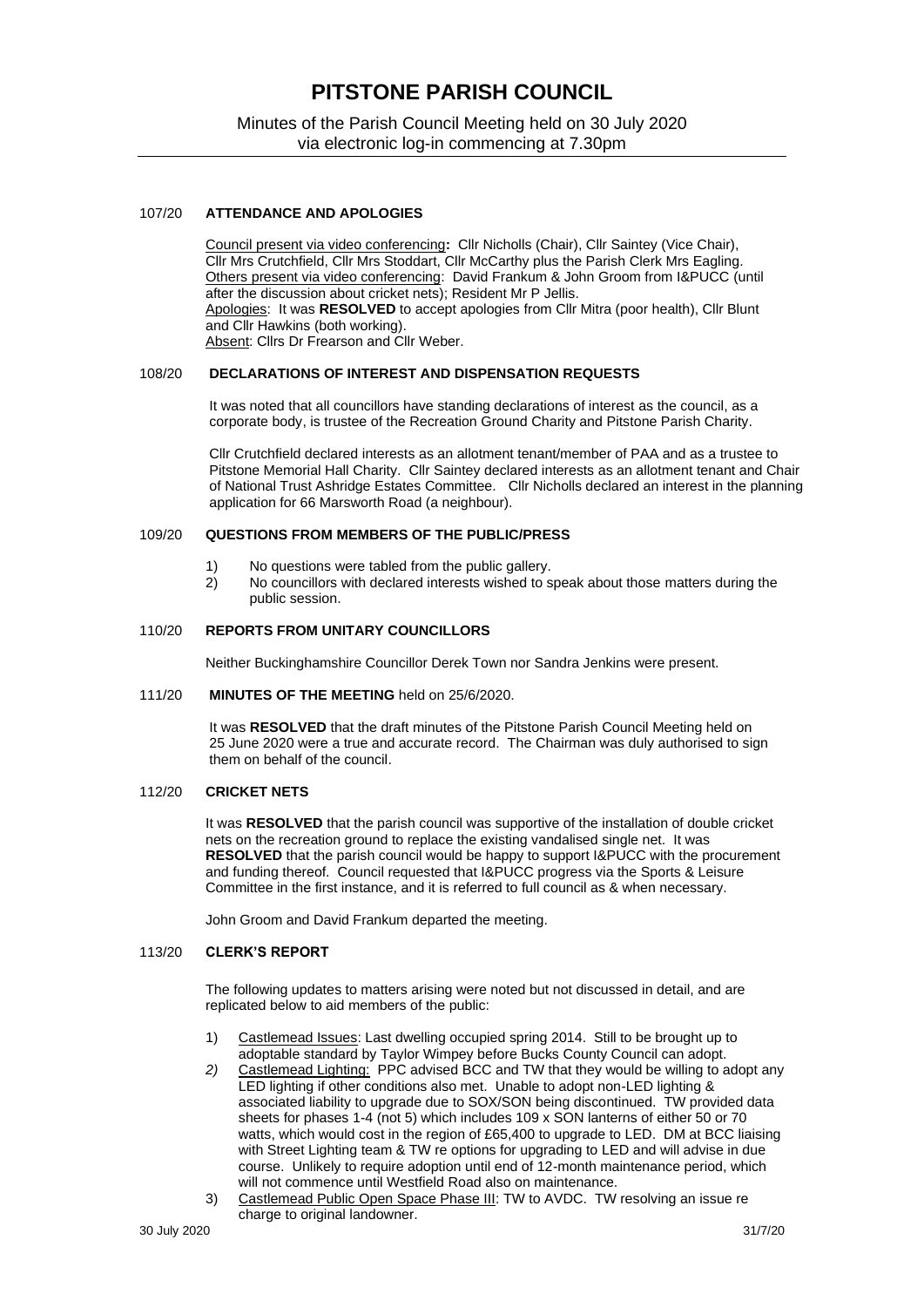- 4) Rushendon Furlong Street Lighting: the parish council has agreed with Croudace to adopt the street lighting and illuminated bollards within the proposed new development on provision that the stipulated conditions and contributions are met. BCC to adopt highways prior to PPC adopting. Not on maintenance yet as unresolved sewerage issue. PPC not required to adopt until close of 12-months maintenance period.
- 5) Bellway Open Space/LEAP: PPC has agreed to adopt the open space within Vicarage Road post completion certificate being issued by AVDC & 2-year maintenance period by developer. S106 also provides for maintenance monies (£tbc). Installed. Drainage problem reported to AVDC, who are liaising with Bellway. Bellway appointed a maintenance company to care for the play space for the 24-month period. Bellway advise that they anticipate being back on site in June to complete the seeding etc around the play area and will then look to open it to the public (under the care of their maintenance company).
- 6) Bellway Street Lighting: the parish council has resolved that it would be willing to adopt the street lighting along Vicarage Road and within the development. BCC to adopt internal highways prior to PPC adopting lighting. Replacement columns along Vic Rd not yet installed - chased. Council will not need to adopt internal columns until end of 12-month maintenance period, so no action required at present.
- 7) Vicarage Road footpath (Bellway site entrance to Marsworth Road bus stop): Bellway/BC advise that Bellway will be completing the S278 agreement shorting with 'a view to completing works this year'. A resident has raised concerns about the works proposed outside their property and these have been passed to Buckinghamshire Council for consideration.
- 8) PDA: £58,800 per hectare open space land; £74k towards enhancing local bus services; £216,584 sports & leisure contribution and £37k contribution to Pitstone Safety Scheme.
- 9) PDA Lighting: The Parish Council has approved the one column on Vicarage Road opposite the new entrance (replaces column 4 which is currently in the middle of their entrance). NKH now removed column 4. Developer & BCC advise that internal roads will be private and therefore no requirement to adopt lighting.
- 10) Multi Use Ball Court: Being installed by NKH on council land by the Memorial Hall, current eta February 2021.
- 11) Land off Westfield Road/'The Mounds': with Taylor Wimpey legal department.
- 12) Community Governance Review/Review of parish councillor numbers: Increase to 11 members approved by AVDC. Will not take effect until next full election (May 2021). 13) TfB Issues:

Reconstruction of Vicarage Road footpath from Tun Furlong towards Church Road added to capital footway program but no works being undertaken in 2020/21 financial year.

Glebe Close carriageway resurfacing is currently  $2<sup>nd</sup>$  on priorities list with estimated implementation date of 2021.

Parts of Queen Street and Albion Road on list with Glebe Close, hope to undertake in 2021.

Flooding under Cheddington Road bridge – ditch excavated, drain jetted & explored with CCTV, minor partial collapse of brick culvert which will be spot repaired in 2-3 weeks but water flowing through well. Will monitor ditch & gullies to ensure does not rebuild up silt. Long term hope to fell willow & pipe ditch right to canal.

Flooding on Vicarage Road – Anglian Water issue.

Collapsed Queen Street footpath – on list with Queen Street carriageway works estimated date 2021.

Repairs and alterations carried out to pipework at junction of Westfield Road to relieve flooding at that location.

Rural grass cut along path to Marsworth scheduled.

- 14) Safety Scheme works outside Brookmead: BC advised that IPC had decided to only take forward the element of works by Maud Janes Close at the current point in time, and therefore this ring-fenced funding would not be required during this financial year. IPC deny this and advise that Brookmead is still within scope. The LAF/Community Board have not yet confirmed any funding award for the 2020/21 financial year.
- 15) Safety Scheme works by Westfield Road junction: unable to progress until Westfield Road adopted by BCC.
- 16) Feasibility Study re declassification of B489: Would require application to LAF Transport Scheme next funding round and 50% match funding. On hold until next invitation to submit proposals.
- 17) Safety Scheme works along Marsworth Road: BC added to list of projects for consideration for their element of the Active Transport Scheme funding. Next round of HS2 Road Safety Funding available shortly to BC, BC to investigate whether this scheme would be eligible and advise.
- 18) Pitstone Allotment Association water project: PAA to provide further details of their proposals in due course.
- 19) Mapping Rights of Way 2026 legal deadline: Pitstone aspect of project being undertaken by local resident volunteer.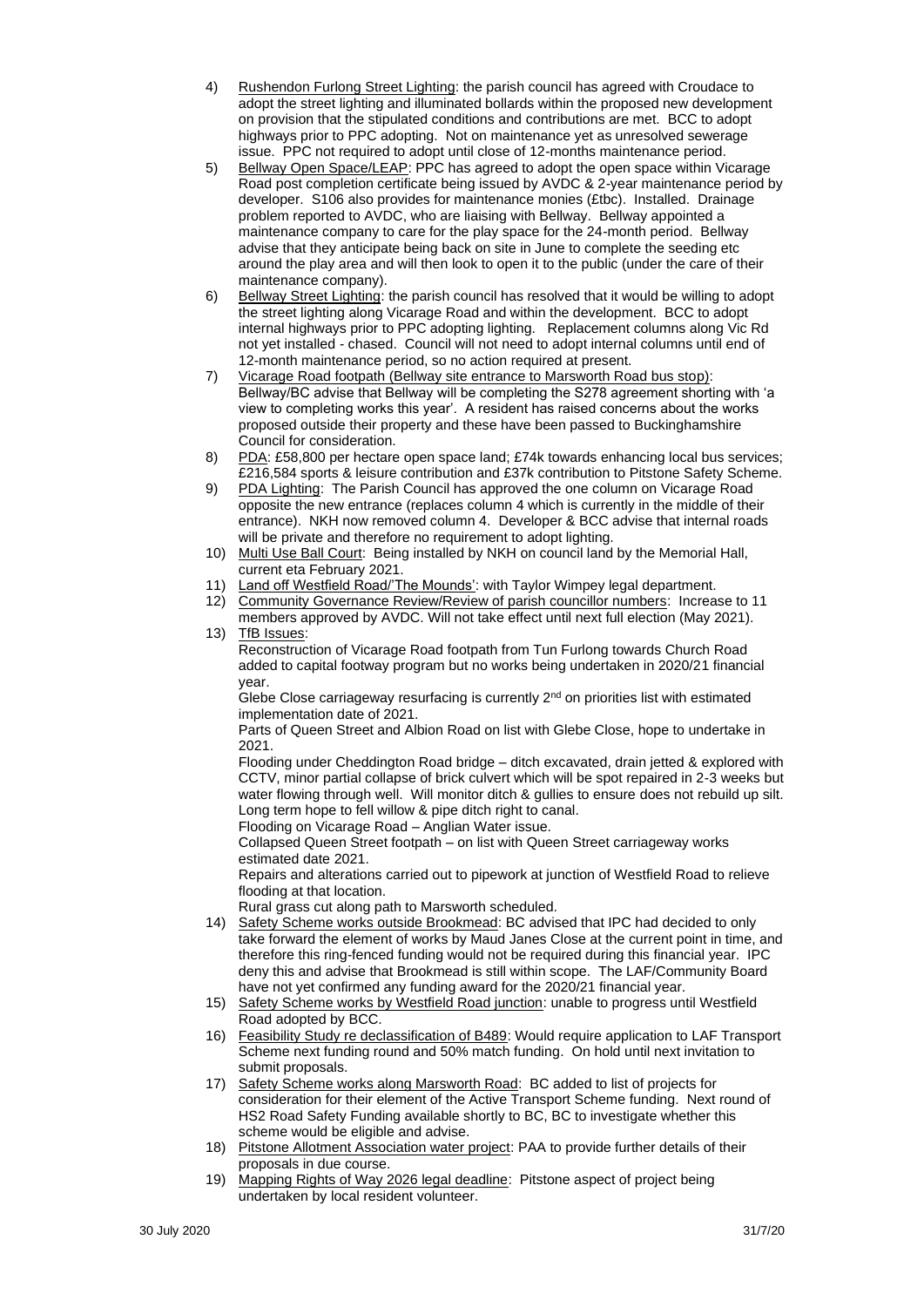- 20) Luton Airport Noise Monitoring program: Pitstone was due to be monitored during October/November 2019 but no location identified. Put on monitoring program for January-March 2020 but located at a farm in Wilstone (apparently the closest available location). Cannot recollect the monitor until lockdown eased. Then report will need to be compiled and published.
- 21) Place Based Devolved Services Pilots: Buckinghamshire council provided an update, eta for first parishes in August.
- 22) Quarry 2 BC officially introduced 'No Stopping or Waiting at any time" on verges/paths around the quarry from 13/7/2020 for 18 months. HCC were a consultee and PPC encouraged HCC to install a similar mechanism for Northfield Road.
- 23) HS2 Road Safety Fund chased response from BC.
- 24) Cycle path to Tring/Tring station provided HCC with letter of support from PPC re applying for Active Travel Fund contribution towards the Northfield Road cycle path scheme.
- 25) Winter dog bin emptying BC still to confirm if can fulfil twice weekly emptying throughout the winter (as well as summer) season. Not due to revert until October. BC will respond in August/September.
- 26) Rights of Way: Buckinghamshire Council advised that they did not wish the parish council to liaise with landowners regarding the RoW BC maintain. No further action required.

Within the scope of the parish council:

- 1) Tennis/Netball/5-aside floodlit court: No action can be taken by the parish council at this point. Unable to progress until **the** landowner can negotiate.
- 2) Village web site: (1) Cllr Nicholls creating a planning section & reviewing architecture of attachments (2) Cllr Nicholls creating Whistle Blowing/Safeguarding page
- 3) Public Sector Bodies (websites and mobile applications) Accessibility Regulations 2018: Accessibility Statement with link to Enforcement Procedure needs to be based on standard template which has been issued by central Government. Cllr Nicholls in the process of adapting for our website. Must legally be fully compliant by September 2020. Full update and draft of documents for approval to appear on August agenda.
- 4) Online Pitstone Guide: being reviewed/undertaken by Parish Assistant
- 5) Signage for Local Wildlife Site: Taylor Wimpey have transferred their land management contract from Savills to S D Forbes. New contact had a meeting with TW in June. Chased Forbes for an update.
- 6) Potential path from railway bridge to college lake: initial investigations being considered by Cllr Weber.
- 7) The Pightle Open Space: Cllr Weber investigating land ownership.
- 8) WI: Contractor agreed to hold the table until play space completed. Approached re dedicating a replacement commemorative table & replacement plaque - WI have agreed and will provide a new plaque.
- 9) Purchase of the Leisure Land: Parcel 2 completion dated 1/7/2020. SA Law issued papers to H&J so they can progress through Land Registry.
- 10) GPC: Will need to make eligibility declarations in May 2021, after next election. Clerk qualified. At least two thirds of members must be elected not co-opted or appointed.
- 11) Recruitment of Assistant Youth Worker: On hold until September/October when can review how youth café may operate post covid-19.
- 12) Pavilion Pitch Surround and Advertising: To be progressed in the autumn. Rates to be determined. Full proposal to be developed by end of year, to apply for FF March 2021 funding round.
- 13) Pavilion Premises Licence Application: Submitted 27/7/2020. Blue notices displayed at site, plus advertised on our website/Facebook/twitter and in Bucks Herald. Statutory consultees notified. Applications take 1-3 months to be processed.
- 14) Recycling scheme information and collection points: On hold. Local volunteer no longer collecting due to Coronavirus.
- 15) Potential Lease of land to 1<sup>st</sup> Ivinghoe & Pitstone Scouts: Draft Heads of Terms produced by Horwood & James and supplied to 1st Ivinghoe & Pitstone Scouts for consideration. No feedback received to date.
- 16) Environmental/Carbon Audit: on hold until October when new pavilion open.
- 17) Pavilion TV Licence: do not need to apply until September re new pavilion opening October.
- 18) Pavilion New electricity meter: cannot update supply details until installed eta September.
- 19) Pavilion Electricity contract: review once new pavilion in October.
- 20) Pavilion Container: consider repaint/repair once successfully moved to new location.
- 21) Sports Pitch Occupational Licences: complete.
- 22) Play Space DDA consultation: to be conducted post launch of new play space.
- 23) Noticeboards: renovation continues.
- 24) Design a Sign: only outstanding action is to post the winners a copy of PPP publicity once PPP printed.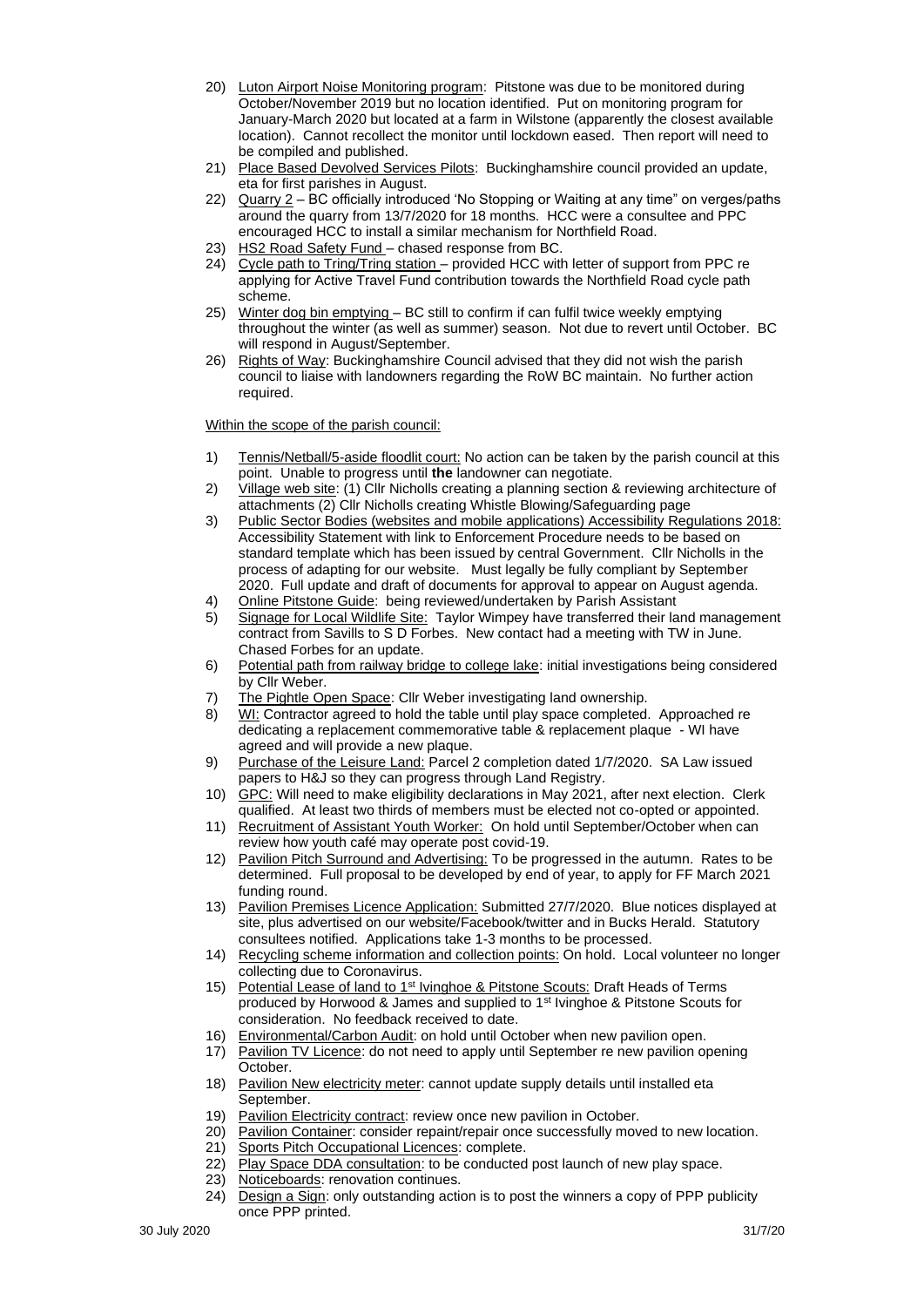- 25) Children's Competition for 2021: consider scarecrow in hi-vis to deter speeding. Members to submit other suggestions over coming months. Consider & implement at start of 2021.
- 26) External Audit of Accounts for year ending 31/3/2020: Submitted to PKF Littlejohn and Exercise of Public Rights information published. Awaiting response.

## 114/20 **CORRESPONDENCE**

The list of correspondence received during the month was noted.

#### **Committee Matters:**

#### 115/20 **PLANNING COMMITTEE – CLLR CRUTCHFIELD, CHAIR OF COMMITTEE**

- 1) It was noted that no meeting had been held during the month and therefore no report was due.
- 2) Applications:
	- a. **Colbree Engineering Group, 10-12 Beacon Court, 20/02089/APP,** proposed single storey rear extension to existing industrial unit. No objections were received by the parish council following the neighbour notification program. The Parish Council **RESOLVED** to advise Buckinghamshire Council that it had no objections to this application.
	- b. **66 Marsworth Road, 20/02226/APP,** conversion of existing outbuilding to ancillary use to main building. Cllr Nicholls did not take part in this discussion as he had declared an interest. No objections were received by the parish council following the neighbour notification program. The Parish Council **RESOLVED** to advise Buckinghamshire Council that it had no objections to this application.
	- c. **11 The Pightle, 20/02302/APP,** single storey side extension. No objections were received by the parish council following the neighbour notification program though it was noted that one neighbour had raised a concern with BC re tree root protection. The Parish Council **RESOLVED** to advise Buckinghamshire Council that it had no objections to this application.
	- d. None of these applications required the parish council to request Buckinghamshire Councillor D Town recommend call-in to committee.
	- e. New application now received re14 Williamson Way, single storey side extension, garage conversion and alteration to fenestration to rear elevation. This application will appear on the 20/8/20 full council agenda.
- 3) Decisions:
	- a. **49 Old Farm, 20/01038/APP**, single storey front extension and conversion of garage to habitable accommodation: BC approved (PPC tendered no objections if parking capacity still met).
	- b. **Walnut Barn, Cheddington Road, 20/01702/APP,** side and rear lean to. Application withdrawn by applicant.
	- c. **4 Pleasant View Cottages, Marsworth Road, 20/01953/APP,** first floor rear extension. Application withdrawn by applicant.
	- d. **Honeysuckle Lodge on Groomsby Drive, 20/01687/APP**, replace old wooden door at the back end of garage with new window to top and brick up the bottom: BC approved (PPC tendered no objections).
	- e. **Land to the Rear of 140 Vicarage Road, 20/01028/APP**, Erection of detached dwelling, car port and associated access arrangements, BC refused (PPC opposed on numerous grounds).
- 4) Applications outstanding with Buckinghamshire Council: The Rear of the Bell/Haldi and Land adjacent to the Duke of Wellington PH.
- 5) Enforcement outstanding with Buckinghamshire Council: 7 Church Road (20/00102/CON3) and Land to the Rear of 140 Vicarage Road (20/00179/CON3).

#### 116/20 **SPORTS AND LEISURE COMMITTEE – CLLR SAINTEY, CHAIR OF COMMITTEE**

- 1) It was noted that no meeting had taken place in July, so no report was due. No meeting will take place in August.
- 2) Pavilion Improvements, Phase II:
	- a. **Funding:**
		- i. It was **RESOLVED** to enter into the updated New Homes Bonus grant agreement (reflecting the change from AVDC to BC) and the Chairman was granted authority to sign on behalf of the council.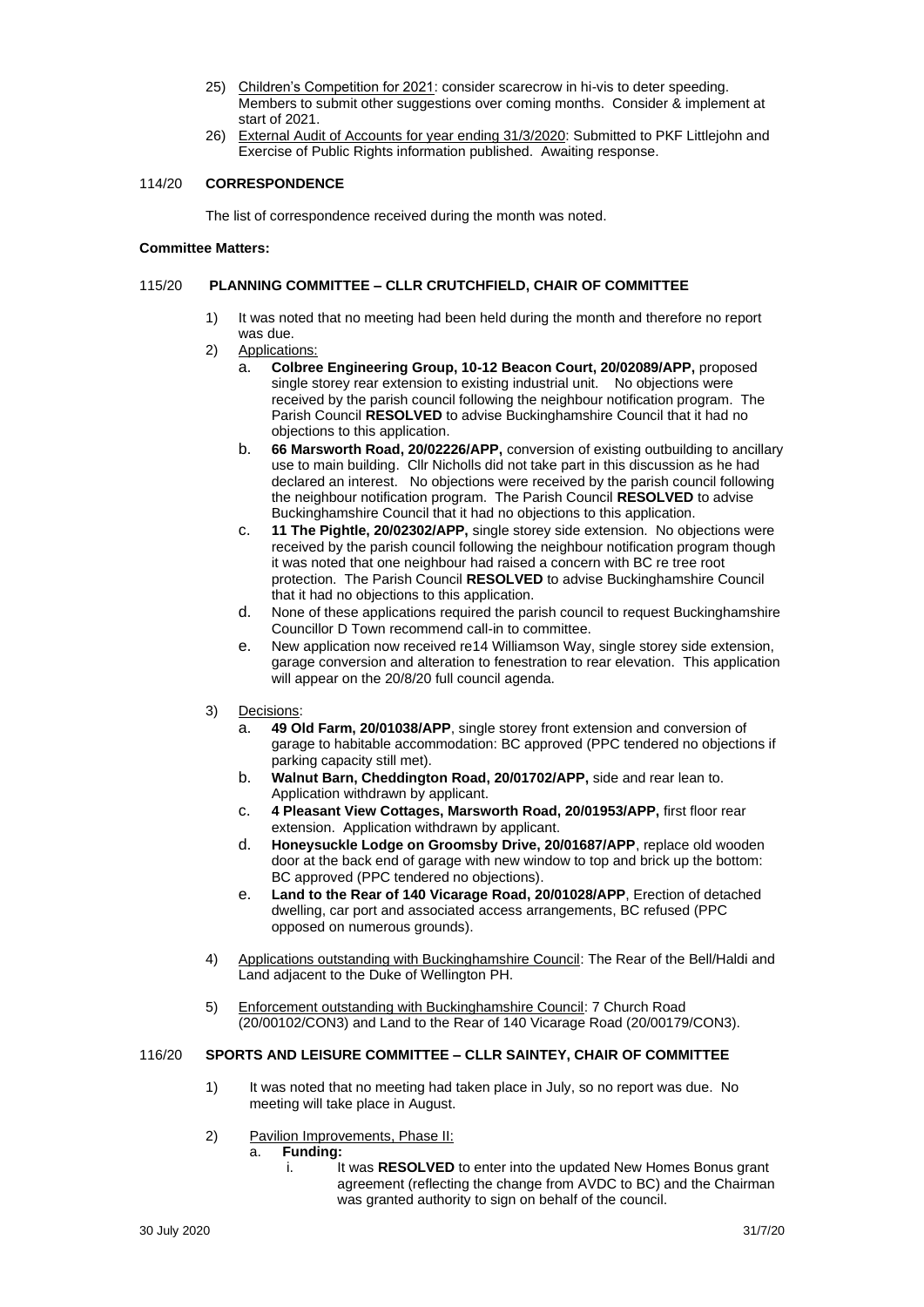- ii. It was noted that the Football Foundation had approved the press release, so this had now been issued by PPC and P&IUFC.
- iii. It was noted that Claim 3 for S106 release had been submitted to BC, payment was anticipated on 31/7/2020. Claim 2 for grant release from FF had been submitted & no remittance date had yet been provided.

# b. **Contract Works and Revisions:**

- 1. It was **RESOLVED** to note receipt of the progress updates, reports, and photographs.
- 2. Aerial

It was **RESOLVED** to accept the quotation of £525 + VAT to install an aerial and signal booster to the gable end of the changing room extension.

3. Benches

At the June meeting, council had resolved to commission new benches throughout at an estimated cost of £2,200 + VAT. It was **RESOLVED** to approve the final confirmed cost of £2,390 + VAT.

4. Value Engineering

It was **RESOLVED** to accept the identified value engineering cost savings related to change to ventilation system in changing room extension (£10,000 + VAT), removal of wash down gully from kitchen floor (£300 + VAT) and retaining original floor screed in existing building (£2,000 + VAT).

- 5. Roller Shutter to Pitch Side It was **RESOLVED** to accept the quotation of £6,300 + VAT to add external roller shutters (to match that utilised for kitchen serving hatch) to the pitch side door access to the main building and changing room complex.
- 6. Window Glass

It was **RESOLVED** to accept the quotation of £350 + VAT to increase the thickness of the toughened safety glass to the community room windows. It was noted that these were Secured by Design standard. 7. External Protection of Community Room Windows

It was **RESOLVED** to accept the advice of the professional team and not install roller shutters, grills, or security mesh at the present point in time. Council may review whether ball stop netting would be beneficial between overhang and handrail in due course.

# 3) Other Pavilion Matters:

# a. **Independent Fire Risk Assessment:**

Suppliers advised that this could not be carried out until they could inspect the building. Brief to be updated and revised quotations obtained.

#### b. **Floodlights:**

- Following consideration of the issues, it was **RESOLVED** to:
	- 1. Apply for planning permission for a system involving 6 x 15m columns (as opposed to 4 x 18m columns) as this would reduce the impact on neighbouring properties (more downward direction & less throwing of light).
	- 2. It was further **RESOLVED** to apply for permission for back illumination on the eastern columns to also illuminate half the junior pitch to enable training sessions throughout the year (these lights to be separately controlled to the main lights).
	- 3. To leave the existing 4 x 5m column lights in situ to provide some additional illumination near the building if/when required (to be separately controlled to either new set of lights) and not to relocate these lights to the eastern boundary.
	- 4. It was **RESOLVED** to approve the draft planning documents and accept the associated costs of the planning application.
- 4) Leisure Development on the Recreation Ground:

#### a. **Play Space:**

- 1. It was **RESOLVED** to note receipt of progress photographs. Works commenced 6/7/20 and are progressing well, currently ahead of schedule.
- 2. Lift Tree Canopies It was noted that the parish council had granted permission during the month for the lower canopies of 4 trees to be lifted, as summer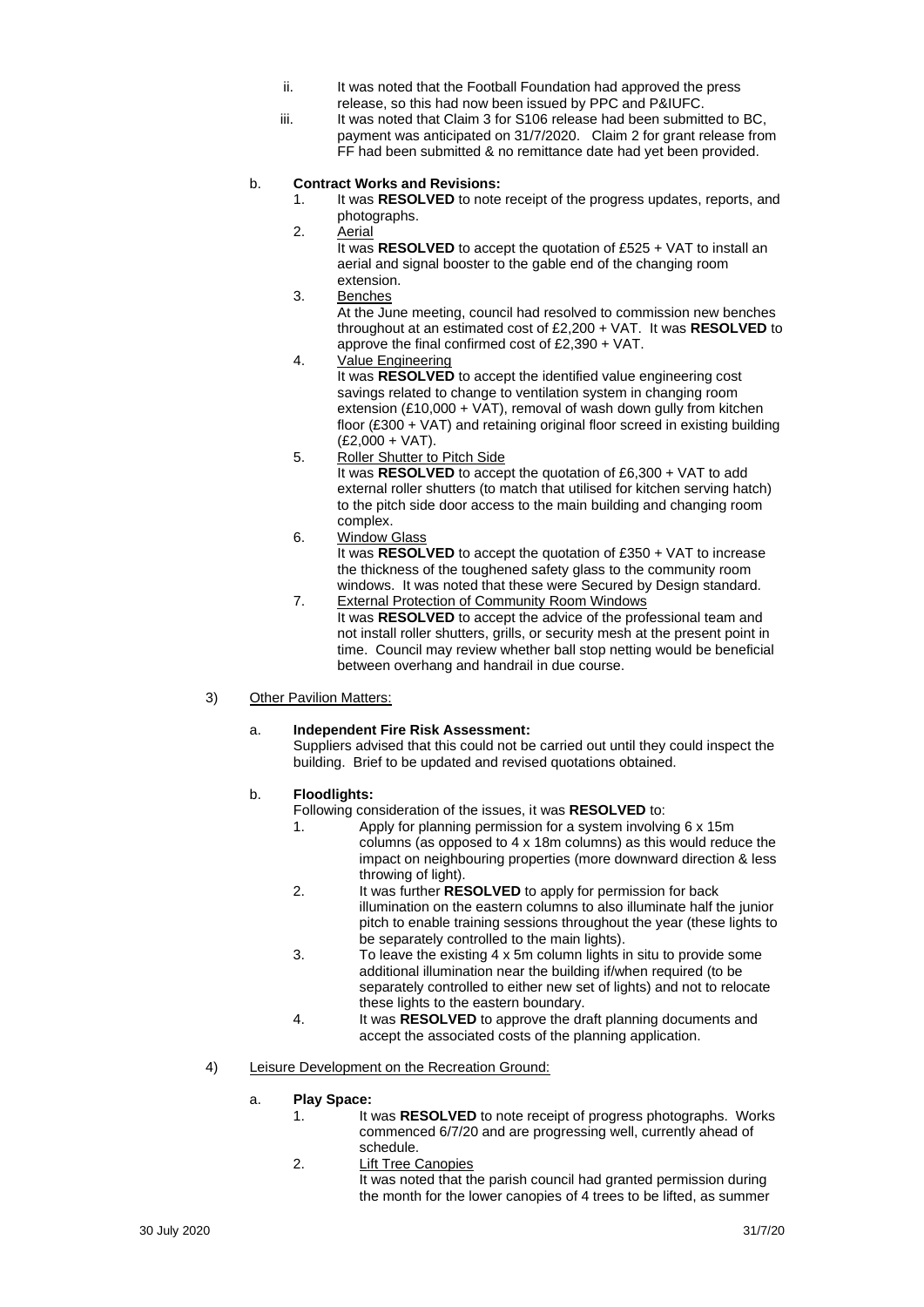growth meant they would have been too low to new equipment and therefore **RESOLVED** to meet the associated cost of £880.

### 3. Site Access

It was noted that one branch of a tree at the entrance to the Memorial Hall car park had needed to be felled to provide access for the shipping container of play equipment (£65) and an access key to the Memorial Hall external store had been required for power/water (£5), and therefore **RESOLVED** to meet the associated costs.

- 4. Electrical Works It was noted that minor electrical works were required where the floodlight had been removed. Vita Electrical to attend & invoice direct to parish council.
- 5. Extension of Footpath It was **RESOLVED** to extend the footpath by 9m to just past the 2<sup>nd</sup> gate, and to lay slabs in both gateways (so they could be uplifted if/when the gate needed replacing) at a cost of £2,100.
- 6. Lighting column/lantern The column has been removed as planned. The column has been disposed of and the lantern uplifted by Lamps & Tubes who will store and re-utilise when required for any of the other exiting columns by the recreation ground.
- 7. Funding
	- It was **RESOLVED** that the parish council would meet the cost of tree works, electrical works and key but would seek additional S106 funding for the footpath extension if possible.

# b. **Skate Park:**

Project currently on hold due to Covid-19 and associated implications on neighbouring developments.

## 5) Other Open Space Matters:

# a. **Re-opening of Playgrounds post Covid-19:**

- 1. It was **RESOLVED** to approve the purchase of replacement net and ties for the Hever Close goal before it is returned (£56.93).
- 2. It was noted that the Hever Close and Windsor Road playgrounds were operating well and not very busy. No changes were proposed to the existing measures in place. The updated Risk Assessment was given consideration and it was **RESOLVED** to approve. The Chairman was granted authority to sign on behalf of the council.

# b. **Printable Family Hunt:**

It was **RESOLVED** not to participate in the Buckinghamshire Council printable family hunt.

# 117/20 **STAFFING COMMITTEE – CLLR BLUNT, CHAIR OF COMMITTEE**

- 1) It was **RESOLVED** to note receipt of the draft minutes arising from the Staffing Committee held on 30/6/20.
- 2) It was noted that a replacement litter picker and hoop had been required for a member of staff during the month.

#### **Charity Matters:**

#### 118/20 **PITSTONE PARISH CHARITY**

It was **RESOLVED** to note receipt of the draft minutes following the meetings held on 25/6/2020 and 29/6/2020.

#### 119/20 **PITSTONE RECREATION GROUND CHARITY**

It was **RESOLVED** to note receipt of the draft minutes following the meeting held on 25/6/2020.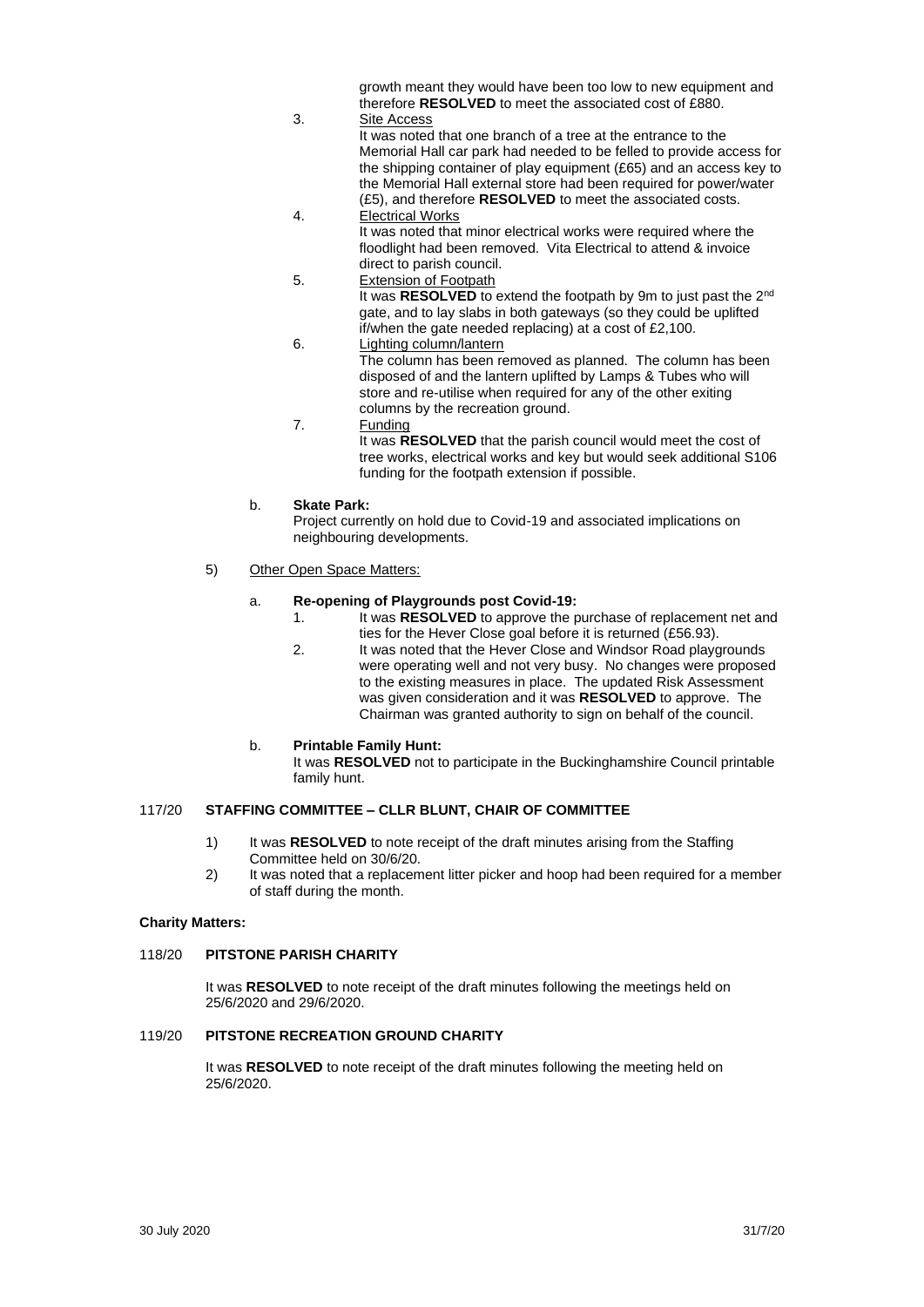#### **Working Group Matters:**

## 120/20 **YOUTH CAFÉ**

- 1) It was **RESOLVED** to contract with D Rollins as Café Manager for the period of August 2020-July 2021 and enter into the associated Service Level Agreement.
- 2) It was noted that the ambition remained to re-open the youth café in September if it was safe to do so. A further meeting would be required in August when updated Covid-19 guidance for clubs was available from the Government.

## 121/20 **HIGHWAYS AND PATHS**

1) Tring Station - Cycle-path: It was noted that there were no matters for discussion this month.

# 122/20 **PITSTONE DEVELOPMENT AREA**

- 1) Nicholas King Homes advised that they estimated that the MUGA and replacement car park (illuminated) should be complete by approximately February 2021.
- 2) The Parish Council has reached out to Pitstone Memorial Hall Charity requesting an updated brief relating to their remaining areas of car park.

#### 123/20 **COMMUNITY AND PUBLIC TRANSPORT**

- 1) Community Bus: Project progression on hold until post Covid-19.
- 2) Community Car Scheme: It was **RESOLVED** to adopt the Covid-19 Supplementary Risk Assessment and the Chairman was duly authorised to sign on behalf of the council.

#### **Other Matters:**

124/20 **DEVOLVED SERVICES:** It was noted that there were no matters for discussion this month.

#### 125/20 **STREET LIGHTING**

- 1) It was **RESOLVED** to add additional column in Morton Close to the current LED upgrade program following identification of non-LED lantern (cost £495.38+VAT).
- 2) It was noted that Column 8 in Crispin Field had been discovered to have a faulty cutout and therefore the lantern could not be changed until Network Power can attend. Call-out submitted to Network Power.

### 126/20 **POLICY AND DOCUMENT REVIEW**

- 1) It was **RESOLVED** to approve adoption of the Reserves Policy and the Chairman was duly granted authority to sign on behalf of the council.
- 2) It was **RESOLVED** to adopt the updated Street Lighting Policy and the Chairman was duly authorised to sign on behalf of the council.
- 3) It was **RESOLVED** to adopt the updated Play Policy & Strategy; the Play Risk Benefit Assessments plus Parish Play Audit and the Chairman was duly authorised to sign on behalf of the council.
- 4) It was **RESOLVED** to approve the annual review of the Schedule of charges.

#### 127/20 **CORONAVIRUS**

- 1) Covid-19 restrictions still not sufficiently lifted to enable the assembly to take place. Review again next month.
- 2) It was **RESOLVED** that once the telephone number was no longer required by the Covid-19 support group, that the number would be retained by the parish council so that it could be easily redeployed for that/another use again in the future should a need arise. Costs are only incurred if calls are made.

#### 128/20 **GDPR/DATA PROTECTION FEE**

Payment of this fee is a legal requirement. It was noted that the parish council receives a £5 discount for paying by direct debit. Therefore, the payment of £35 will be collected by the ICO on 31/7/20.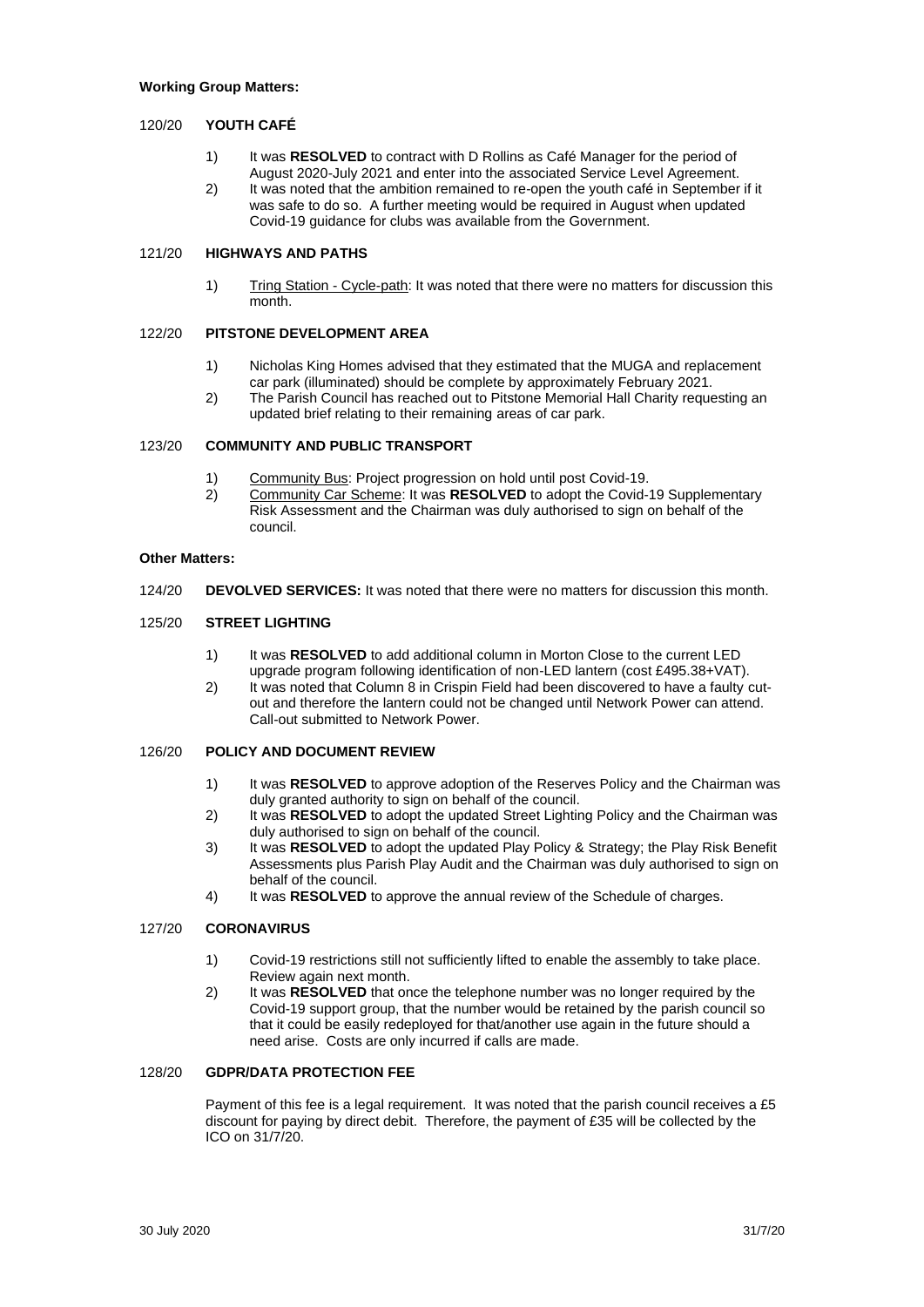#### 129/20 **CONSULTATIONS**

- 1) It was **RESOLVED** that no response was required to the NALC consultation on Proposed National Model Member Code of Conduct.
- 2) It was **RESOLVED** that no response was required to the CAA consultation on reviewing airspace classification.

### 130/20 **ITEMS RAISED BY THE PUBLIC**

It was noted that no matters had been raised by members of the public this month that had not been resolved.

#### **Financial Matters:**

#### 131/20 **QUARTERLY GRANT CONSIDATIONS**

It was noted that no applications had been received this quarter.

#### 132/20 **VAT**

- 1) It was noted that the Q1 VAT Return had been submitted and HMRC had refunded £27,434.35 to the Parish Council on 20/7/2020.
- 2) It was noted that HMRC had accepted the Parish Council application to move to monthly VAT Returns with effect from July 2020, which will assist with cashflow during the pavilion and play space capital works.

The member of the public departed the meeting.

#### 133/20 **FINANCIAL POSITION AND PAYMENTS**

- 1) The council noted the income, expenditure, debtors and creditors' information, bank reconciliation and budget monitor along with the pavilion summary, pavilion project summary, Neville's summary and play space summary.
- 2) It was **RESOLVED** to make the payments and transfers outlined in the monthly financial summary. Two councillors were authorised to make the BACS authorisations.
- 3) The chairman was duly authorised to sign the documents on behalf of the council.

#### 134/20 **INTERNAL CONTROLS**

The regular internal controls had been conducted electronically with no amendments requested or issues arising.

#### **Reports and Reminders:**

# 135/20 **OTHER REPORTS**

- 1) Cllr Saintey and Cllr McCarthy provided feedback from the BC Community Board meeting held 14/7/2020.
- 2) Cllr Saintey advised that the BALC Exec/Parish Liaison meeting scheduled for 29/7/2020 had been cancelled.
- 3) Cllr McCarthy provided a briefing on the Official Opening of the new lifts at Tring Station which took place on 29/7/2020.
- 4) The mVAS service report was noted.
- 5) The update on use of the Recreation Ground by regular hall users was noted.
- 6) It was noted that PAA were supplying a donation to offset the Parish Council 50p per plot increase in fee. This would be communicated to all plot holders with their invoice.
- 7) The other reports were noted.

#### 136/20 **REMINDERS**

The following reminders were noted:

- Parish Council meetings: 20/8/20, 24/9/20, 22/10/20, 26/11/20 then 7/1/21. Draft dates for 2021: 7/1/21, 28/1/21, 25/2/21, 25/3/21, 29/4/21, 20/5/21, 24/6/21, 29/7/21.
- Sports and Leisure Committee meetings: 10/9/20, 8/10/20, 12/11/20 and 10/12/20. Draft dates for 2021: 14/1/21, 11/2/21, 11/3/21, 8/4/21, 13/5/21, 10/6/21, 8/7/21.
- Staffing Committee: 14/9/20.
- Annual volunteer event: draft date 21/1/21.
- PPP Publication dates: January, April, July, and October